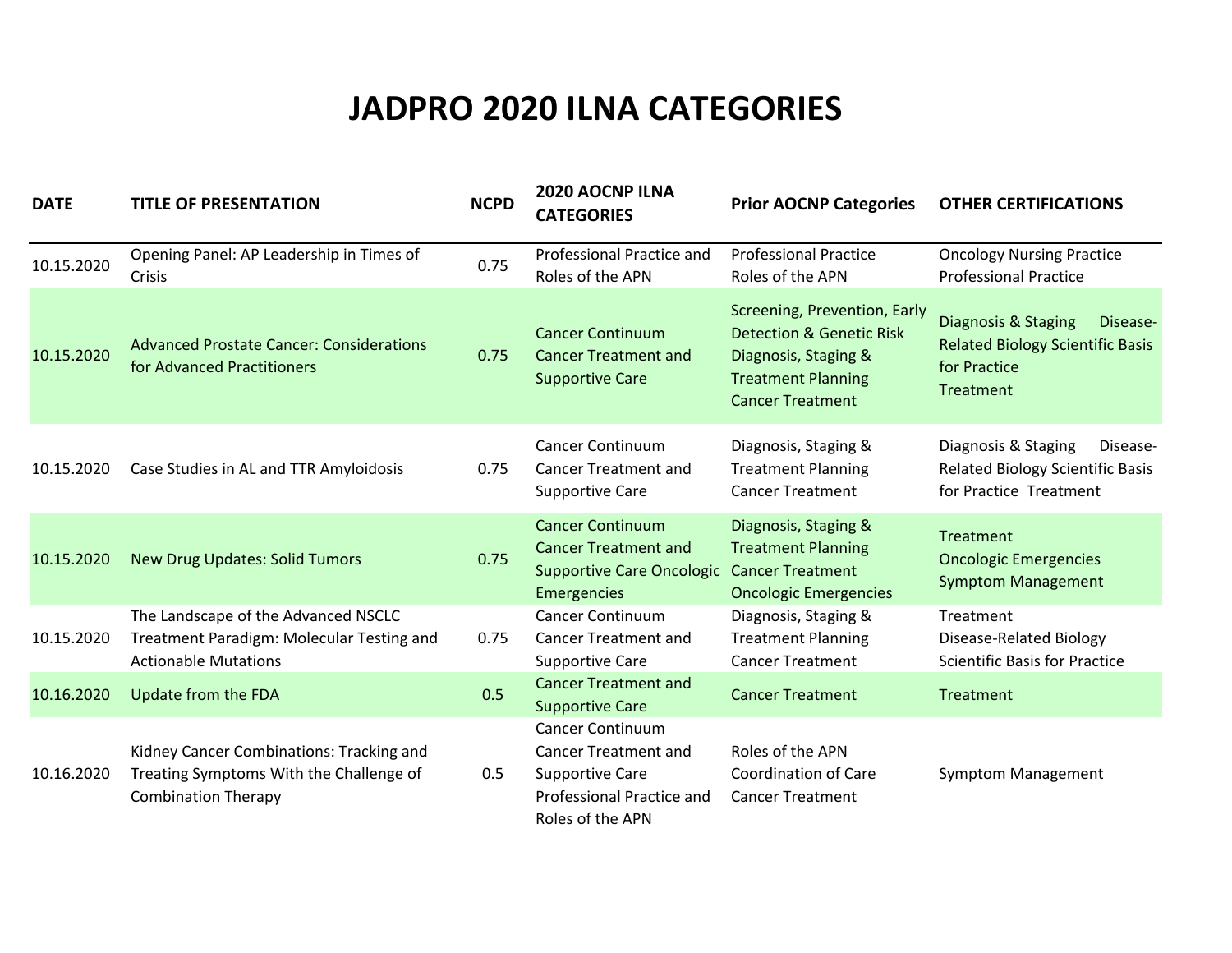| 10.16.2020 | Sticky Issues: What APs Need to Know About<br>Anticoagulants and Patients With Cancer                                      | 0.5  | <b>Cancer Treatment and</b><br>Supportive Care Oncologic Management<br>Emergencies | <b>Side Effect and Symptom</b><br><b>Oncologic Emergencies</b>                                                       | <b>Symptom Management</b>                                                                            |
|------------|----------------------------------------------------------------------------------------------------------------------------|------|------------------------------------------------------------------------------------|----------------------------------------------------------------------------------------------------------------------|------------------------------------------------------------------------------------------------------|
| 10.17.2020 | The Mary Pazdur Award Presentation<br>Followed by the Keynote Interview                                                    | 0.75 | Professional Practice and<br>Roles of the APN                                      | <b>Professional Practice</b><br>Role of the APN                                                                      | <b>Oncology Nursing Practice</b><br><b>Professional Practice</b>                                     |
| 10.17.2020 | Developments in Hepatocellular Cancer<br><b>Treatment</b>                                                                  | 0.75 | <b>Cancer Continuum</b><br><b>Cancer Treatment and</b><br><b>Supportive Care</b>   | Diagnosis, Staging &<br><b>Treatment Planning</b><br><b>Cancer Treatment</b><br>Side Effects & Symptom<br>Management | Diagnosis & Staging<br>Disease-<br><b>Related Biology Scientific Basis</b><br>for Practice Treatment |
| 10.17.2020 | Treatment Advances in Soft Tissue Sarcomas:<br><b>Understanding New Therapeutic Targets</b>                                | 0.5  | <b>Cancer Treatment and</b><br><b>Supportive Care</b>                              | <b>Cancer Treatment</b><br>Side Effect and Symptom<br>Management                                                     | Diagnosis & Staging<br>Disease-<br><b>Related Biology Scientific Basis</b><br>for Practice Treatment |
| 10.17.2020 | Armamentarium of Anemia Diagnoses: How<br>to Make Sense of a Lack of Red Blood Cells                                       | 0.5  | <b>Cancer Treatment and</b><br><b>Supportive Care</b>                              | Diagnosis, Staging &<br><b>Treatment Planning</b><br>Side Effects & Symptom<br>Management                            | <b>Disease-Related Biology</b><br><b>Scientific Basis for Practice</b>                               |
| 10.17.2020 | Approaches to Treating the Hospitalized<br>Patient With Thrombocytopenia                                                   | 0.5  | <b>Cancer Treatment and</b><br><b>Supportive Care</b>                              | Side Effect & Symptom<br>Management<br><b>Oncologic Emergenies</b>                                                   | Disease-Related Biology<br><b>Scientific Basis for Practice</b><br><b>Oncolologic Emergences</b>     |
| 10.17.2020 | Infrequent Offenders: Neuroendocrine<br>Tumors and Cancers of the Gallbladder,<br>Appendix, Bile Duct, and Small Intestine | 0.75 | <b>Cancer Continuum</b><br><b>Cancer Treatment and</b><br><b>Supportive Care</b>   | Diagnosis, Staging &<br><b>Treatment Planning</b><br><b>Cancer Treatment</b><br>Side Effects & Symptom<br>Management | Diagnosis & Staging<br>Disease-<br><b>Related Biology Scientific Basis</b><br>for Practice Treatment |
| 10.18.2020 | <b>Biomarker Game</b>                                                                                                      | 0.75 | <b>Cancer Continuum</b>                                                            | Diagnosis, Staging and<br><b>Treatment Planning</b>                                                                  | Disease-Related Biology<br><b>Scientific Basis for Practice</b>                                      |
| 10.19.2020 | Management of Diabetes in the Patient With<br>Cancer                                                                       | 0.5  | <b>Cancer Continuum</b><br><b>Cancer Treatment and</b><br><b>Supportive Care</b>   | Side Effect & Symptom<br>Management                                                                                  | <b>Symptom Management</b><br><b>Disease-Related Biology</b><br><b>Scientific Basis for Practice</b>  |
| 10.20.2020 | Cardio-oncology: The Intersection of<br><b>Cardiovascular Disease and Cancer</b>                                           | 0.75 | <b>Cancer Treatment and</b><br><b>Supportive Care</b>                              | <b>Cancer Treament</b><br>Side Effect & Symptom<br>Management                                                        | Disease-Related Biology<br><b>Scientific Basis for Practice</b>                                      |